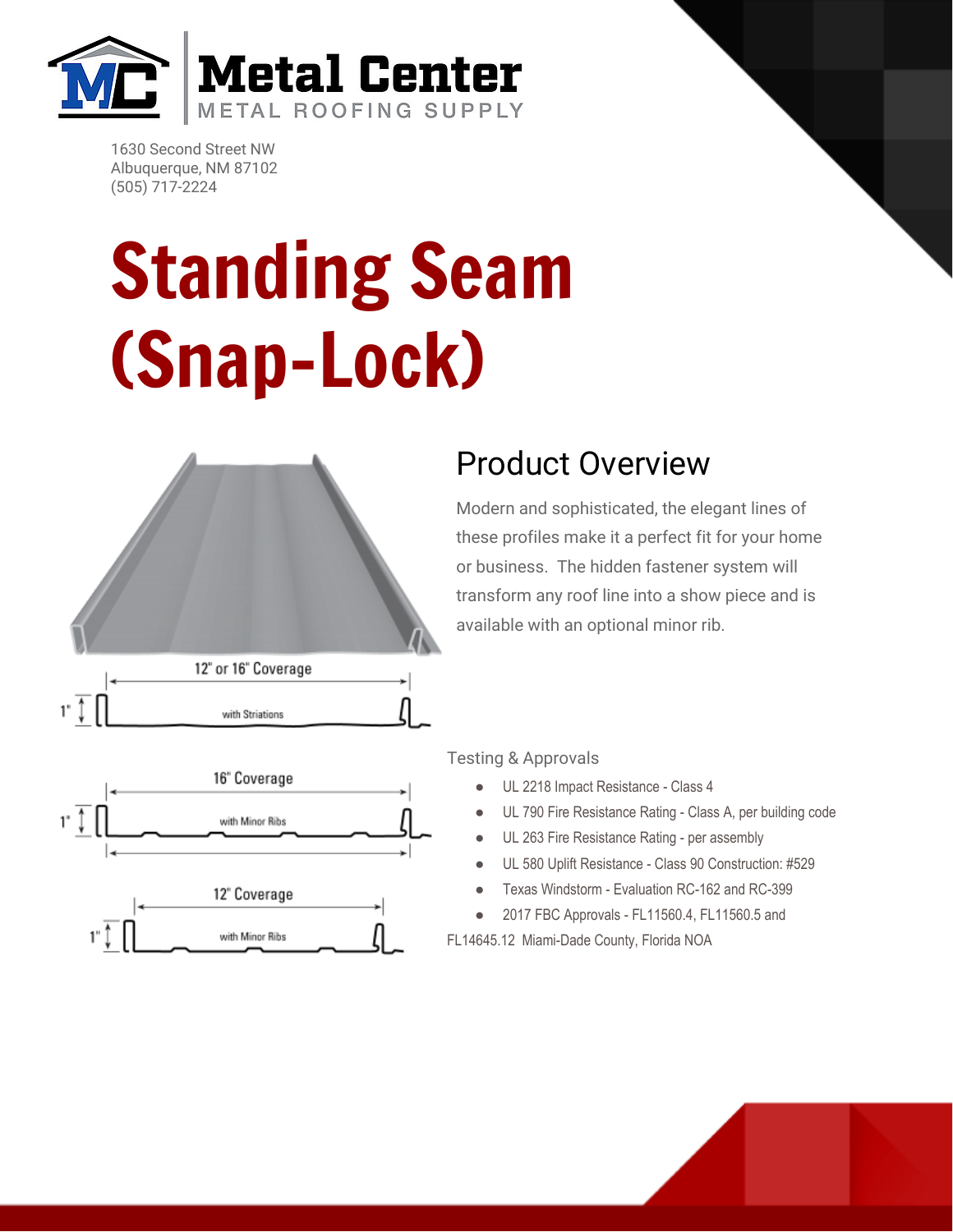Required Substrate: Standing Seam is designed to be utilized over open structural framing, but can easily be used with a solid substrate. The recommended substrate is 5/8" plywood with a 30 pound moisture barrier.

- Minimum Slope:
	- The minimum recommended slope for Standing Seam is 1:12.
- Coverage
	- Each panel's effective coverage is either 16", 18", or 12".
- Lengths
	- The minimum length for Standing Seam is 1' 6", with a maximum recommended length of 40'.
- Availability
	- Standing Seam is available in 26 gauge and 24 gauge.
- Application
	- Standing Seam is used largely in commercial, residential, and agricultural settings.
- Fastening System
	- Concealed Fastened with an external clip system.
- Materials
	- Steel Grade 50 per ATSM A-792
- **Finish** 
	- Acrylic Coated Galvalume® (ACG) / ASTM A-792 AZ55
	- Prepainted Galvalume / ASTM A-792 AZ50
	- Silicone-Modified Polyester (SMP)
	- \*\*Fluorocarbon (PVDF)
		- \* Differential appearance of Acrylic Coated Galvalume roofing materials is not a cause for rejection.
		- \*\* Meets both Kynar 500 and Hylar 5000 specifications.